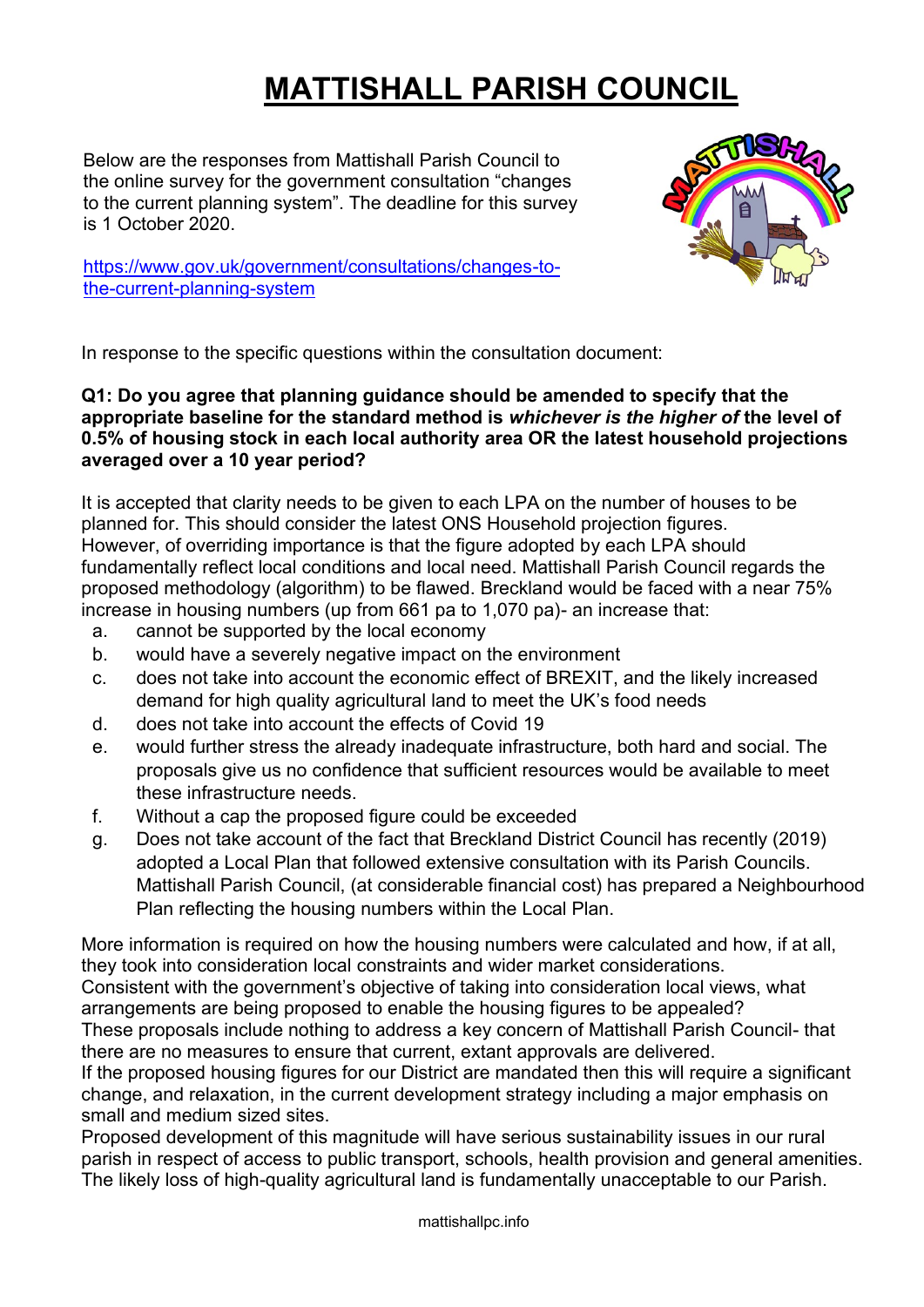#### **Q2: In the stock element of the baseline, do you agree that 0.5% of existing stock for the standard method is appropriate? If not, please explain why.**

Please see response to Q1. The Parish Council does not have the resources to extrapolate the implications of this element of the proposed methodology.

### **Q3: Do you agree that using the workplace-based median house price to median earnings ratio from the most recent year for which data is available to adjust the standard method's baseline is appropriate? If not please explain why?**

Mattishall Parish, within Breckland District displays a complex number of factors that affect the local housing market. ONS figures show that wage rates for jobs based within the District are below the national average, and therefore there is, out of necessity a demand from local residents for affordable/ social housing. However, a considerable proportion of the local population access above average wage jobs outside the district and sustain a demand for higher priced housing. The District Council, supported by its Parishes is best placed therefore to access housing need, housing tenure type and specific site allocations, rather than via a centrally imposed flawed algorithm.

#### **Q4: Do you agree that incorporating an adjustment for the change of affordability over10 years is a positive way to look at whether affordability has improved? If not please explain why.**

Yes. Mattishall Parish Council believes that a proportion of new housing should be truly affordable.

#### **Q5: Do you agree that affordability is given appropriate weighting within the standard method? If not, please explain why?**

No. A crude percentage discount on market value does not acknowledge the low wage rate within Breckland, and therefore current "affordable housing" excludes a significant proportion of local prospective homebuyers.

# **Q6: Authorities which are already at the second stage of the Strategic plan consultation (Reg 19), which should be given 6 months to submit their plan to the Planning Inspectorate for examination?**

No comment to make.

#### **Q7: Authorities close to publishing their second stage consultation (Reg 19), which should be given 3 months from the publication date of the revised guidance to publish their Regulation 19 plan, and a further6 months to submit their plan to the Planning Inspectorate. If not, please explain why. Are there any particular circumstances which need to be catered for?**

No comment to make.

**Q8: The Government is proposing policy compliant planning applications will deliver a minimum of 25% of onsite affordable housing as First Homes, and a minimum of 25% of offsite contributions towards First Homes where appropriate. Which do you think is the most appropriate option for the remaining 75% of affordable housing secured through**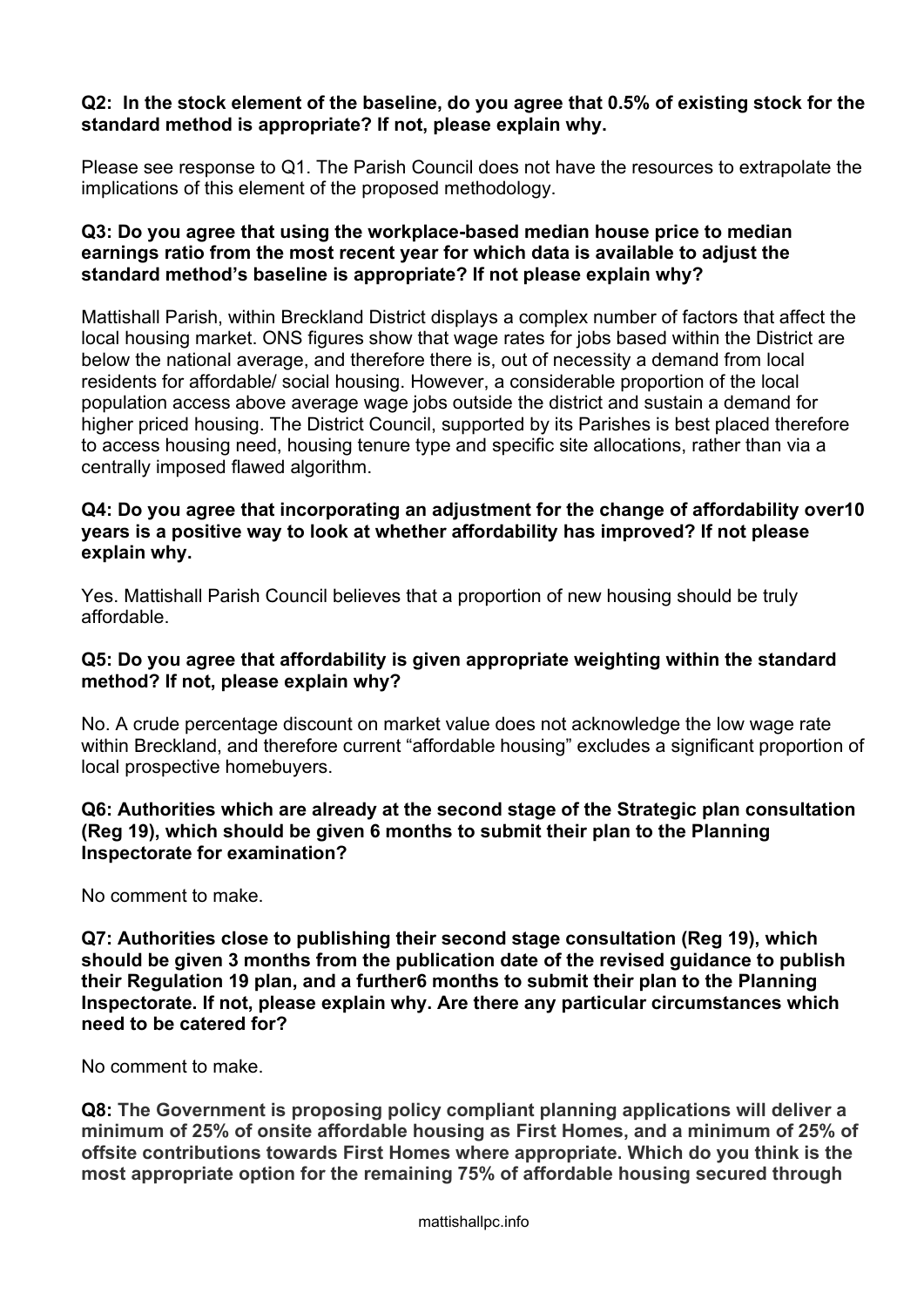**developer contributions? Please provide reasons and / or evidence for your views (if possible):**

**i) Prioritising the replacement of affordable home ownership tenures, and delivering rental tenures in the ratio set out in the local plan policy.**

**ii) Negotiation between a local authority and developer.**

**iii) Other (please specify)**

The concept of First Homes is to be welcomed. However, should the proposal for a minimum of 40 or 50 homes to trigger the affordable homes requirement to be accepted, this would exclude the majority of new sites within Breckland. Since 2016 Breckland would have lost 30% of affordable homes had the threshold been increased to 40 or more.

Mattishall Parish Council would welcome the government proposing that First Homes be sold with a proviso that if resold this should be at a restricted price, say 75% of market valuethereby ensuring these houses remain as affordable stock.

**With regards to current exemptions from delivery of affordable home ownership products:**

**Q9: Should the existing exemptions from the requirement for affordable home ownership products (e.g. for build to rent) also apply to apply to this First Homes requirement?**

No comment.

**Q10: Are any existing exemptions not required? If not, please set out which exemptions and why.**

See above

**Q11: Are any other exemptions needed? If so, please provide reasons and /or evidence for your views.**

See above

**Q12. Do you agree with the proposed approach to transitional arrangements set out above?**

No comment.

**Q13. Do you agree with the proposed approach to different levels of discount?**

See response to Q8

**Q14. Do you agree with the approach of allowing a small proportion of market housing on First Homes exception sites, in order to ensure site viability?**

See above

**Q15. Do you agree with the removal of the site size threshold set out in NPPF?**

No comment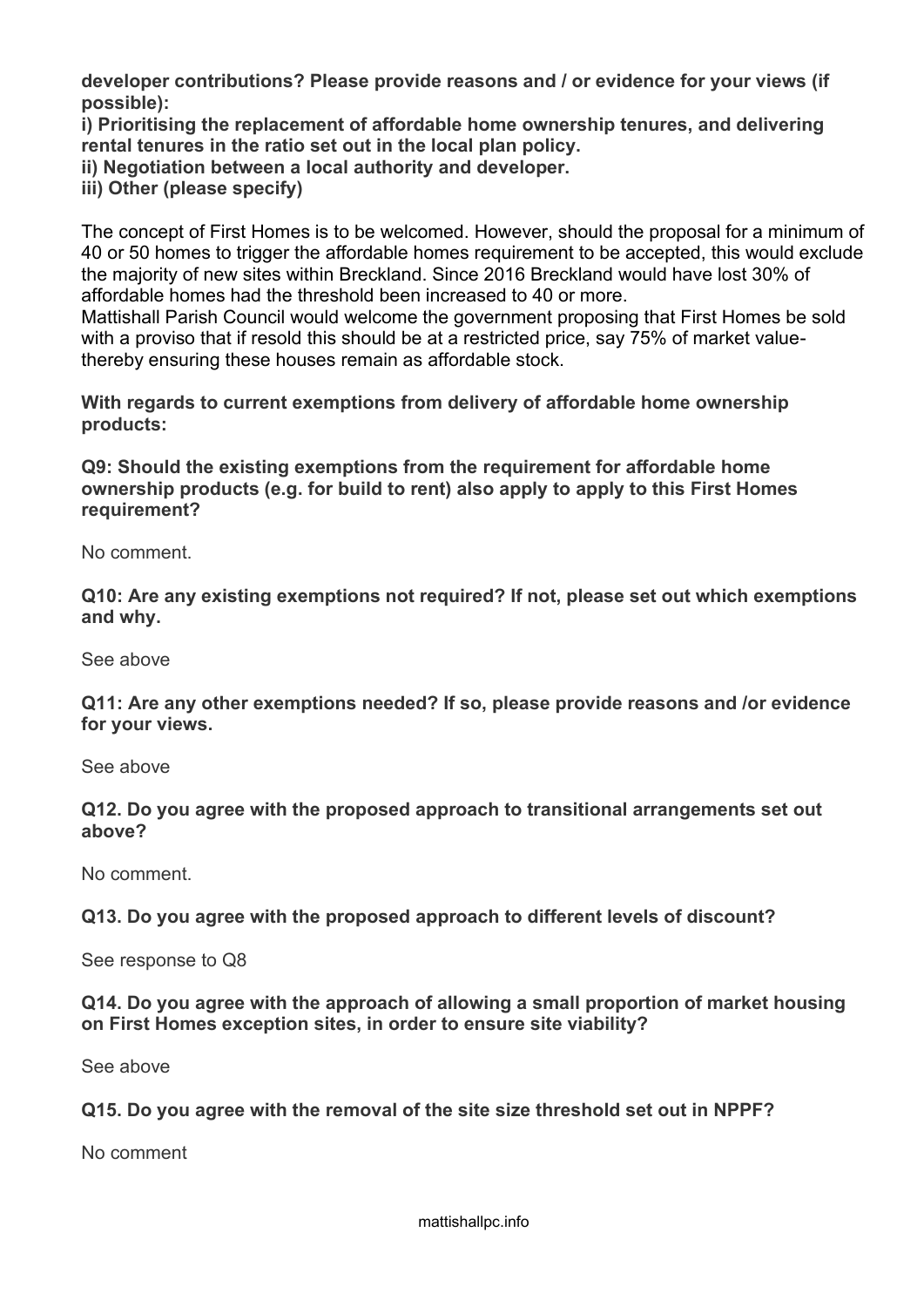**Q16. Do you agree that the First Homes exception sites policy should not apply in designated rural areas?**

No

**For each of these questions, please provide reasons and / or evidence for your views (if possible):**

**Q17: Do you agree with the proposed approach to raise the small sites threshold for a time-limited period? (see question 18 for comments on level of threshold)**

No

**Q18: What is the appropriate level of small sites threshold? i) Up to 40 homes ii) Up to 50 homes iii) Other (please specify)**

The majority of new housing sites in our area are of 50 dwellings and below. To raise the threshold would therefore massively reduce the availability of affordable housing. There appears to be no evidence given to support the claim that SME housebuilders are in need of short term financial support.

The current Breckland threshold of up to 10 is supported by Mattishall Parish Council.

# **Q19: Do you agree with the proposed approach to the site size threshold?**

No.

**Q20: Do you agree with linking the time-limited period to economic recovery and raising the threshold for an initial period of 18 months?**

No

**Q21: Do you agree with the proposed approach to minimising threshold effects?**

No

# **Q22. Do you agree with the Government's proposed approach to setting thresholds in rural areas?**

We support any policy initiative that delivers truly affordable homes in our rural area. We would support the designation of Breckland District as one where a lower threshold of five or less be incorporated in their local plan. This would need to be supported by the Planning Inspectorate at any subsequent appeals.

# **Q23. Are there any other ways in which the Government can support SME builders to deliver new homes during the economic recovery period?**

Housebuilders should be required to deliver on their proposals/approvals. At the planning permission stage, approvals should be conditioned that development completion be achieved within a prescribed timescale (say three years). Breckland District has extant approvals for a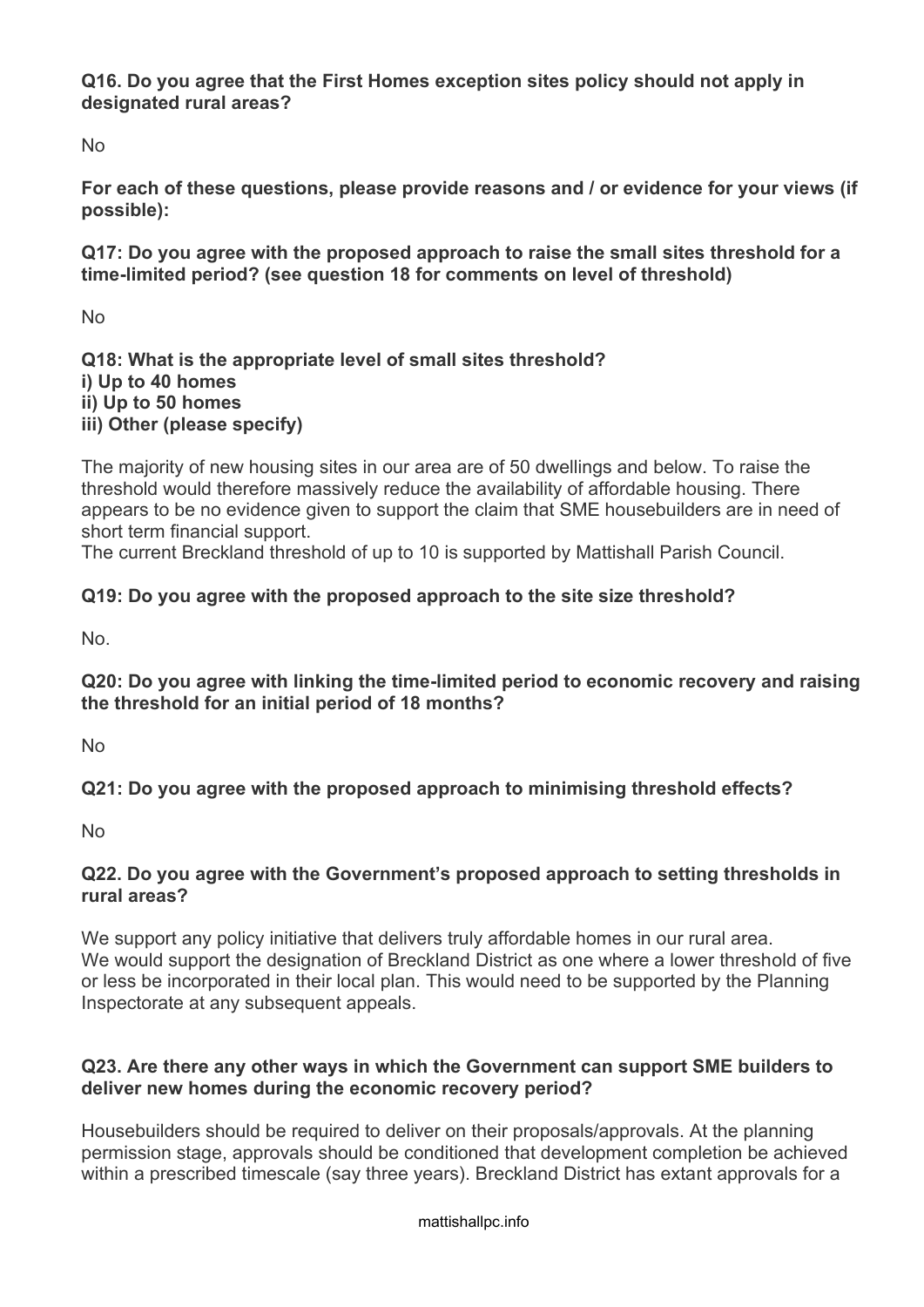significant number of dwellings. The planning process (supported by Planning Inspectorate) should be able to enforce completions within an acceptable timeframe. i.e. a concerted approach to ending "land-banking".

# **Q24. Do you agree that the new Permission in Principle should remove the restriction on major development?**

No comment

**Q25. Should the new Permission in Principle for major development set any limit on the amount of commercial development (providing housing still occupies the majority of the floorspace of the overall scheme)? Please provide any comments in support of your views.**

There is a need to balance new housebuilding with economic development. Not all brownfield sites should be allocated to housing, especially those sites that were previously in commercial use.

**Q26. Do you agree with our proposal that information requirements for Permission in Principle by application for major development should broadly remain unchanged? If you disagree, what changes would you suggest and why?**

No comment

**Q27. Should there be an additional height parameter for Permission in Principle? Please provide comments in support of your views.**

No comment

**Q28. Do you agree that publicity arrangements for Permission in Principle by application should be extended for large developments? If so, should local planning authorities be:**

**i) required to publish a notice in a local newspaper? ii) subject to a general requirement to publicise the application or iii) both? iv) disagree**

#### **If you disagree, please state your reasons**.

This Parish Council believes that there is a general lack of wider understanding as to how the planning process operates. Any proposal to more widely publicise planning issues is to be welcomed. Advertisements in local newspapers is certainly not the way most people access information. The government needs to recognise that social media and electronic communication are the means by which many people receive information. Local planning authorities should be empowered to communicate directly with its residents electronically. Equally, many residents do not have access to electronic means, and traditional communication methods- cascading via Parish Councils, for example, are still relevant.

# **Q29: Do you agree with our proposal for a banded fee structure based on a flat fee per hectarage, with a maximum fee cap?**

No comment